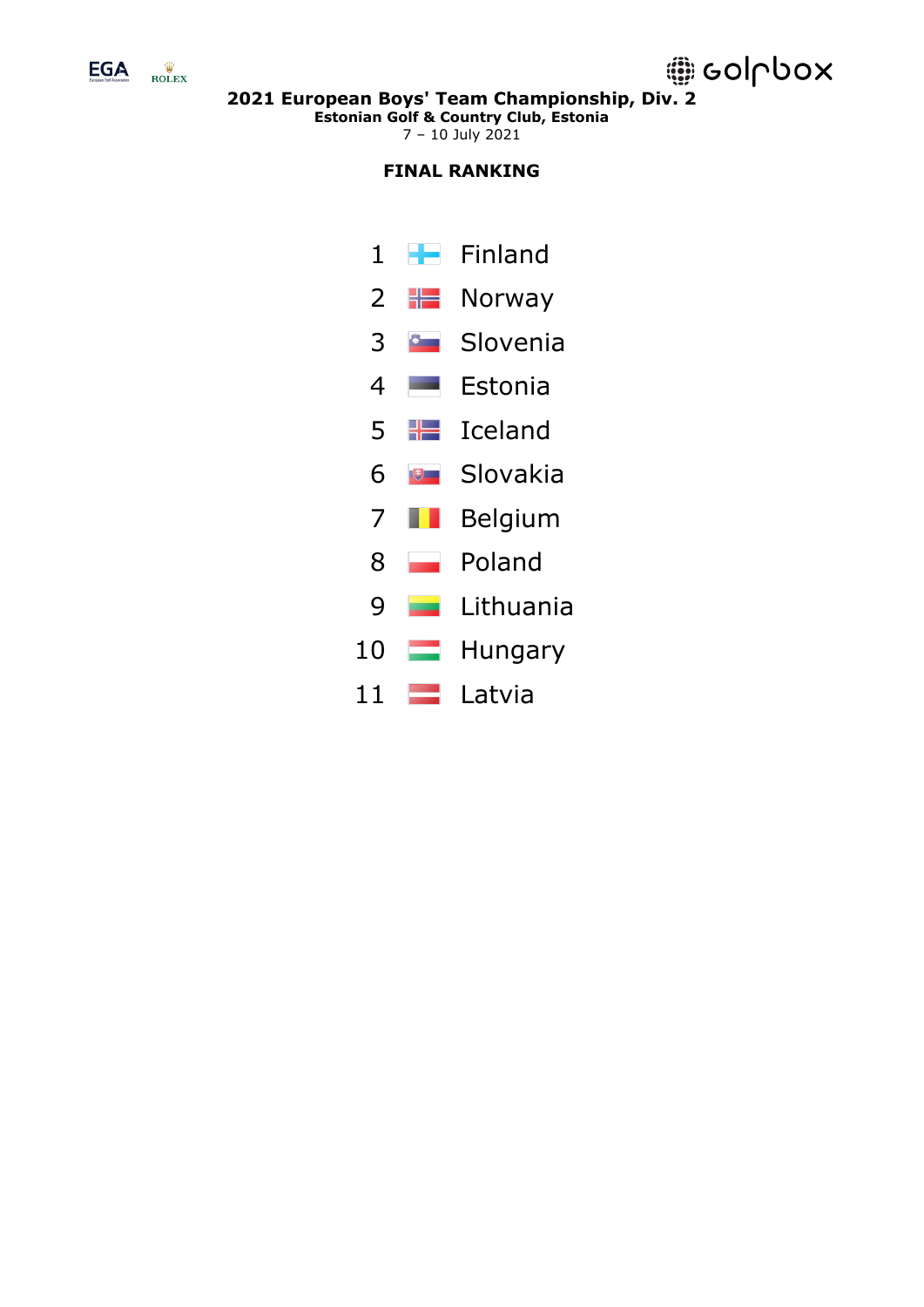

**Estonian Golf & Country Club, Estonia**

7 – 10 July 2021

# **LEADERBOARD**

(after Stroke Play) **Teams**

| Pos            | Name            | To par | R1  | <b>R2</b> | Total |
|----------------|-----------------|--------|-----|-----------|-------|
|                |                 |        |     |           |       |
| 1              | <b>Finland</b>  | $+16$  | 364 | 372       | 736   |
| 2              | <b>Norway</b>   | $+27$  | 370 | 377       | 747   |
| 3              | <b>Slovenia</b> | $+32$  | 369 | 383       | 752   |
| 4              | Estonia         | $+33$  | 374 | 379       | 753   |
| 5              | <b>Slovakia</b> | $+36$  | 379 | 377       | 756   |
| 6              | <b>Belgium</b>  | $+39$  | 373 | 386       | 759   |
| $\overline{7}$ | <b>Iceland</b>  | $+52$  | 383 | 389       | 772   |
| 8              | <b>Poland</b>   | $+53$  | 383 | 390       | 773   |
| 9              | Hungary         | $+74$  | 413 | 381       | 794   |
| 10             | Latvia          | $+92$  | 416 | 396       | 812   |
| 11             | Lithuania       | $+118$ | 430 | 408       | 838   |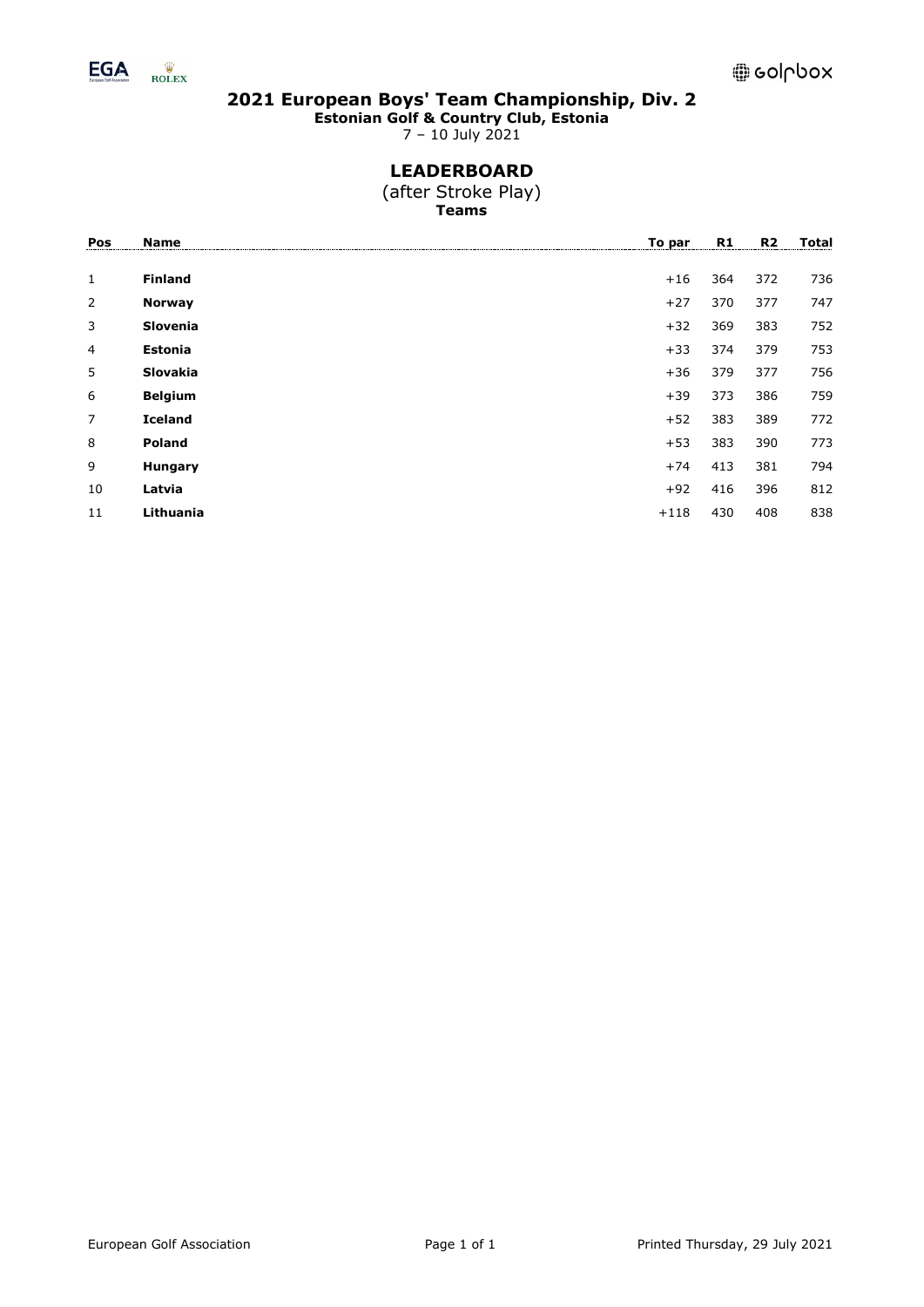

**Estonian Golf & Country Club, Estonia**

7 – 10 July 2021

# **LEADERBOARD**

(after Stroke Play) **Teams**

| Pos            | <b>Name</b>                  | Country  | To par | R1  | R <sub>2</sub> | <b>Total</b> |
|----------------|------------------------------|----------|--------|-----|----------------|--------------|
|                |                              |          |        |     |                |              |
| 1              | <b>Finland</b>               |          | $+16$  | 364 | 372            | 736          |
|                | MÄKI-PETÄJÄ, Niilo           | Finland  |        | 74  | 75             |              |
|                | SAAREKS, Jesse               | Finland  |        | 70  | 73             |              |
|                | VISKARI, Veikka              | Finland  |        | 74  | 76             |              |
|                | SCHUVALOW, Oskari            | Finland  |        | 77  | 76             |              |
|                | JUSLIN, Roope                | Finland  |        | 75  | 72             |              |
|                | RUUTU, Oliver                | Finland  |        | 71  | 76             |              |
|                |                              |          |        |     |                |              |
| $\overline{2}$ | <b>Norway</b>                |          | $+27$  | 370 | 377            | 747          |
|                | DALE, Petter S.              | Norway   |        | 79  | 76             |              |
|                | MJAASETH, Michael Aleksander | Norway   |        | 72  | 75             |              |
|                | HUUS, Herman                 | Norway   |        | 77  | 78             |              |
|                | BACH, Oscar                  | Norway   |        | 73  | 74             |              |
|                | TAKMAN, Theodor Billington   | Norway   |        | 77  | 75             |              |
|                | MYKLEBUST BJÖRGC, Aleksander | Norway   |        | 71  | 77             |              |
|                |                              |          |        |     |                |              |
| 3              | Slovenia                     |          | $+32$  | 369 | 383            | 752          |
|                | GOLOB, Max                   | Slovenia |        | 77  | 83             |              |
|                | TOMSIC, Nejc Cop             | Slovenia |        | 77  | 76             |              |
|                | BABNIK, Jaka                 | Slovenia |        | 71  | 73             |              |
|                | BALKOVEC, Jakob              | Slovenia |        | 73  | 77             |              |
|                | CIRIC, Jan                   | Slovenia |        | 74  | 76             |              |
|                | BABNIK, Ziga                 | Slovenia |        | 74  | 81             |              |
|                |                              |          |        |     |                |              |
| 4              | Estonia                      |          | $+33$  | 374 | 379            | 753          |
|                | KIVI, Ralf Johan             | Estonia  |        | 77  | 72             |              |
|                | PIKK, Rauno                  | Estonia  |        | 75  | 78             |              |
|                | MÄGI, Henry                  | Estonia  |        | 90  | 82             |              |
|                | TEDER, Richard               | Estonia  |        | 68  | 71             |              |
|                | UDODOV, Robin                | Estonia  |        | 80  | 84             |              |
|                |                              | Estonia  |        | 74  | 76             |              |
|                | KANGUST, Ruut                |          |        |     |                |              |
| 5              | Slovakia                     |          | $+36$  | 379 | 377            | 756          |
|                | KUDLAC, Matus                | Slovakia |        | 79  | 78             |              |
|                | BENCIK, Adam                 | Slovakia |        | 74  | 75             |              |
|                | MUNK, Tobias                 | Slovakia |        | 89  | 77             |              |
|                | BERGENDI, Rene               | Slovakia |        | 72  | 76             |              |
|                | CHOCHOL, Andrej              | Slovakia |        | 76  | 76             |              |
|                | SMICEK, Tomas                | Slovakia |        | 78  | 73             |              |
|                |                              |          |        |     |                |              |
| 6              | <b>Belgium</b>               |          | $+39$  | 373 | 386            | 759          |
|                | DUQUAINE, Hugo               | Belgium  |        | 71  | 78             |              |
|                | SKEET, James                 | Belgium  |        | 78  | 73             |              |
|                | ANTOIN, Arnaud               | Belgium  |        | 76  | 82             |              |
|                | DE CORDES, Maximilien        | Belgium  |        | 74  | 81             |              |
|                | BEYERS, Sil                  | Belgium  |        | 75  | 74             |              |
|                | DESCOSTER, Brikke            | Belgium  |        | 77  | 80             |              |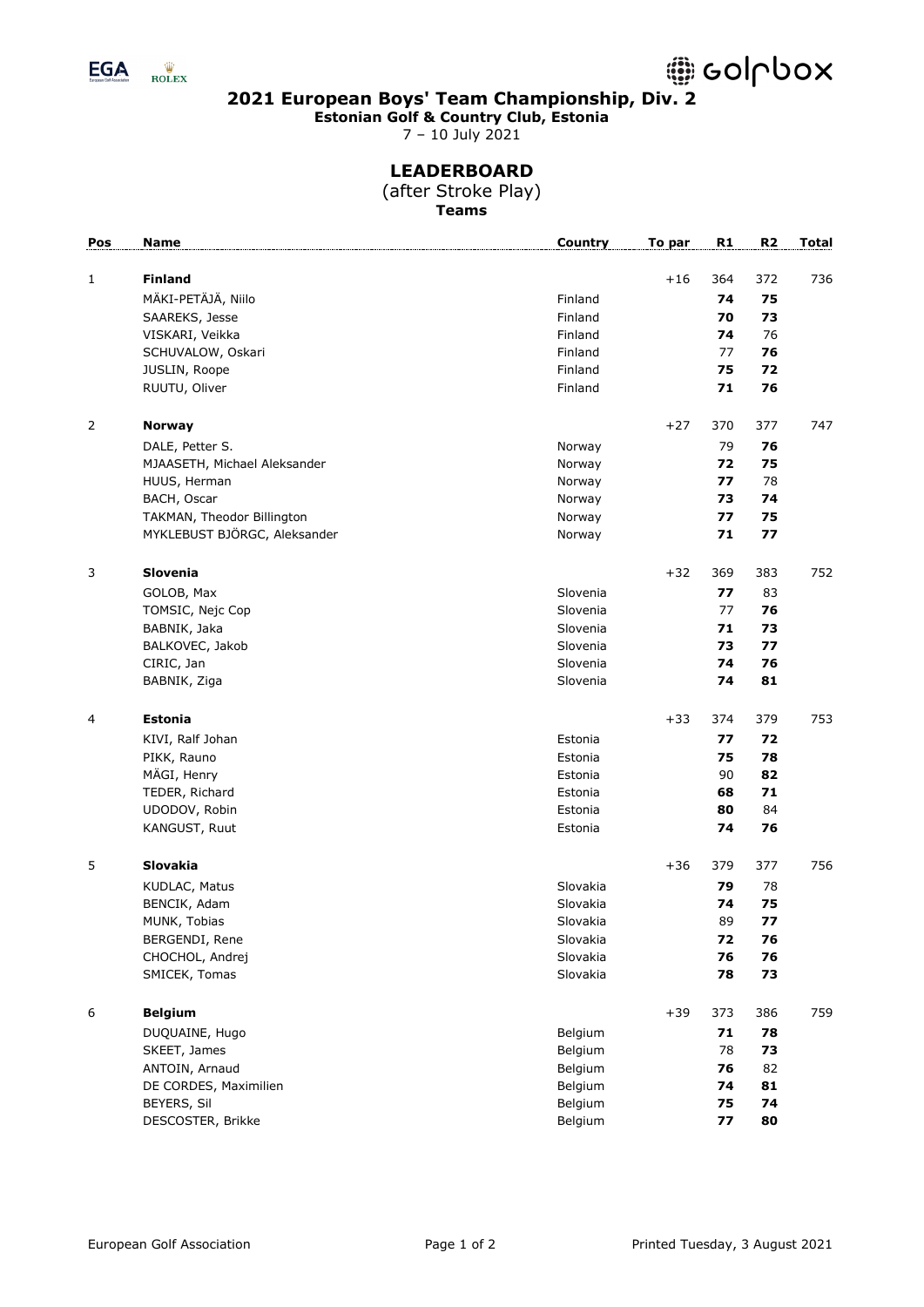

**Estonian Golf & Country Club, Estonia**

7 – 10 July 2021

# **LEADERBOARD**

(after Stroke Play) **Teams**

| Pos            | <b>Name</b>                | <b>Country</b> | To par | R1  | R <sub>2</sub> | <b>Total</b> |
|----------------|----------------------------|----------------|--------|-----|----------------|--------------|
| $\overline{7}$ | <b>Iceland</b>             |                | $+52$  | 383 | 389            | 772          |
|                | SVEINSSON, Gunnlaugur Arni | Iceland        |        | 76  | 80             |              |
|                | PALSSON, Bodvar Bragi      | Iceland        |        | 71  | 73             |              |
|                | VIKTORSSON, Bjorn Viktor   | Iceland        |        | 78  | 87             |              |
|                | OLAFSSON, Dagur Fannar     | Iceland        |        | 82  | 78             |              |
|                | LUDVIKSSON, Bjarni Thor    | Iceland        |        | 77  | 78             |              |
|                | HAKONARSSON, Aron Ingi     | Iceland        |        | 81  | 80             |              |
| 8              | <b>Poland</b>              |                | $+53$  | 383 | 390            | 773          |
|                | KOLASINSKI, Tristan        | Poland         |        | 77  | 76             |              |
|                | BRANCKI, Jan               | Poland         |        | 81  | 83             |              |
|                | GAMBA, Patrik Fassero      | Poland         |        | 84  | 79             |              |
|                | SOSNOWSKI, Krzysztof       | Poland         |        | 75  | 77             |              |
|                | JANUSIEWICZ, Maciej        | Poland         |        | 77  | 81             |              |
|                | DUDEK, Franciszek          | Poland         |        | 73  | 77             |              |
| 9              | <b>Hungary</b>             |                | $+74$  | 413 | 381            | 794          |
|                | KOVÁCS, Alex               | Hungary        |        | 89  | 77             |              |
|                | BENKE, Ákos                | Hungary        |        | 84  | 77             |              |
|                | FÜLÖP, Gergő               | Hungary        |        | 100 | 85             |              |
|                | SOMOGYI, Bence             | Hungary        |        | 81  | 75             |              |
|                | ZSIMÁN-LEBOVICS, Zénó      | Hungary        |        | 81  | 74             |              |
|                | KÁROLY, Ádám Endre         | Hungary        |        | 78  | 78             |              |
| 10             | Latvia                     |                | $+92$  | 416 | 396            | 812          |
|                | GAVARS, Francis            | Latvia         |        | 81  | 79             |              |
|                | MAURINŠ, Nils Roberts      | Latvia         |        | 91  | 81             |              |
|                | REMESIS, Karlis            | Latvia         |        | 86  | 78             |              |
|                | TRALMAKS, Valters          | Latvia         |        | 99  | $\pmb{0}$      |              |
|                | ATARS, Mareks              | Latvia         |        | 81  | 82             |              |
|                | KROLS, Sebastians          | Latvia         |        | 77  | 76             |              |
| 11             | Lithuania                  |                | $+118$ | 430 | 408            | 838          |
|                | PACAUSKAS, Kajus           | Lithuania      |        | 98  | 88             |              |
|                | MACKELIS, Giedrius         | Lithuania      |        | 73  | 71             |              |
|                | IVANČENKA, Valentas        | Lithuania      |        | 80  | 86             |              |
|                | PRANEVIČIUS, Normanas      | Lithuania      |        | 96  | 86             |              |
|                | RAŽINSKAS, Deivydas        | Lithuania      |        | 83  | 77             |              |
|                | VALIAUGA, Oskaras          | Lithuania      |        | 98  | 47             |              |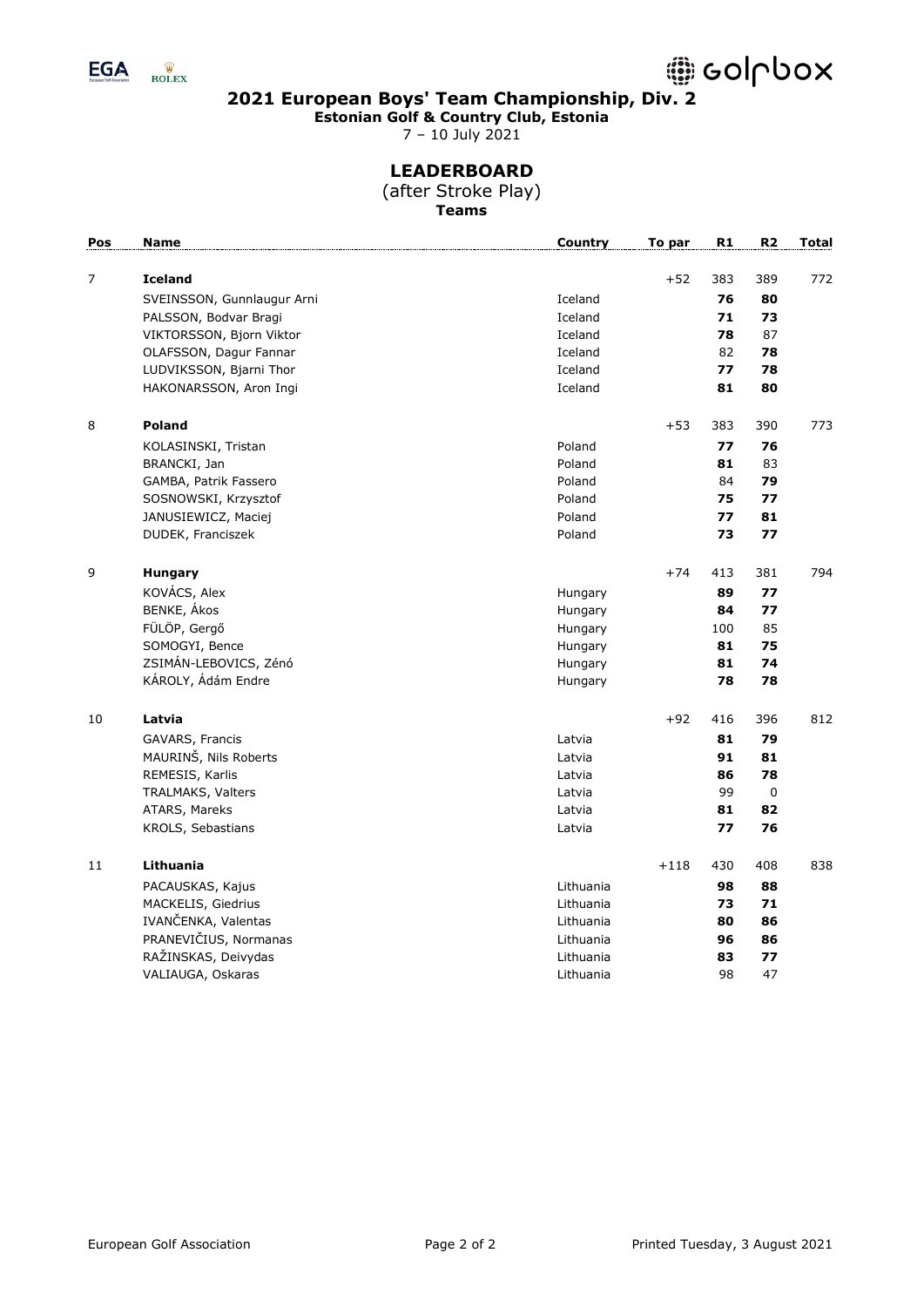

**Estonian Golf & Country Club, Estonia**

7 – 10 July 2021

# **LEADERBOARD**

(after Stroke Play) **Individual**

| Pos          | Name                         | Country   | To par | R1 | R <sub>2</sub> | <b>Total</b> |
|--------------|------------------------------|-----------|--------|----|----------------|--------------|
| $\mathbf{1}$ | TEDER, Richard               | Estonia   | $-5$   | 68 | 71             | 139          |
| 2            | SAAREKS, Jesse               | Finland   | $-1$   | 70 | 73             | 143          |
| 3            | MACKELIS, Giedrius           | Lithuania | Par    | 73 | 71             | 144          |
| 4            | PALSSON, Bodvar Bragi        | Iceland   | Par    | 71 | 73             | 144          |
| 5            | BABNIK, Jaka                 | Slovenia  | Par    | 71 | 73             | 144          |
| 6            | JUSLIN, Roope                | Finland   | $+3$   | 75 | 72             | 147          |
| 7            | BACH, Oscar                  | Norway    | $+3$   | 73 | 74             | 147          |
| 8            | MJAASETH, Michael Aleksander | Norway    | $+3$   | 72 | 75             | 147          |
| 9            | RUUTU, Oliver                | Finland   | $+3$   | 71 | 76             | 147          |
| 10           | BERGENDI, Rene               | Slovakia  | $+4$   | 72 | 76             | 148          |
| 11           | MYKLEBUST BJÖRGC, Aleksander | Norway    | $+4$   | 71 | 77             | 148          |
| 12           | KIVI, Ralf Johan             | Estonia   | $+5$   | 77 | 72             | 149          |
| 13           | BEYERS, Sil                  | Belgium   | $+5$   | 75 | 74             | 149          |
| 14           | BENCIK, Adam                 | Slovakia  | $+5$   | 74 | 75             | 149          |
| 15           | MÄKI-PETÄJÄ, Niilo           | Finland   | $+5$   | 74 | 75             | 149          |
| 16           | DUQUAINE, Hugo               | Belgium   | $+5$   | 71 | 78             | 149          |
| 17           | CIRIC, Jan                   | Slovenia  | $+6$   | 74 | 76             | 150          |
| 18           | VISKARI, Veikka              | Finland   | $+6$   | 74 | 76             | 150          |
| 19           | KANGUST, Ruut                | Estonia   | $+6$   | 74 | 76             | 150          |
| 20           | DUDEK, Franciszek            | Poland    | $+6$   | 73 | 77             | 150          |
| 21           | BALKOVEC, Jakob              | Slovenia  | $+6$   | 73 | 77             | 150          |
| 22           | SKEET, James                 | Belgium   | $+7$   | 78 | 73             | 151          |
| 23           | SMICEK, Tomas                | Slovakia  | $+7$   | 78 | 73             | 151          |
| 24           | TAKMAN, Theodor Billington   | Norway    | $+8$   | 77 | 75             | 152          |
| 25           | CHOCHOL, Andrej              | Slovakia  | $+8$   | 76 | 76             | 152          |
| 26           | SOSNOWSKI, Krzysztof         | Poland    | $+8$   | 75 | 77             | 152          |
| 27           | TOMSIC, Nejc Cop             | Slovenia  | $+9$   | 77 | 76             | 153          |
| 28           | KROLS, Sebastians            | Latvia    | $+9$   | 77 | 76             | 153          |
| 29           | SCHUVALOW, Oskari            | Finland   | $+9$   | 77 | 76             | 153          |
| 30           | KOLASINSKI, Tristan          | Poland    | $+9$   | 77 | 76             | 153          |
| 31           | PIKK, Rauno                  | Estonia   | $+9$   | 75 | 78             | 153          |
| 32           | ZSIMÁN-LEBOVICS, Zénó        | Hungary   | $+11$  | 81 | 74             | 155          |
| 33           | DALE, Petter S.              | Norway    | $+11$  | 79 | 76             | 155          |
| 34           | HUUS, Herman                 | Norway    | $+11$  | 77 | 78             | 155          |
| 35           | LUDVIKSSON, Bjarni Thor      | Iceland   | $+11$  | 77 | 78             | 155          |
| 36           | DE CORDES, Maximilien        | Belgium   | $+11$  | 74 | 81             | 155          |
| 37           | BABNIK, Ziga                 | Slovenia  | $+11$  | 74 | 81             | 155          |
| 38           | SOMOGYI, Bence               | Hungary   | $+12$  | 81 | 75             | 156          |
| 39           | KÁROLY, Ádám Endre           | Hungary   | $+12$  | 78 | 78             | 156          |
| 40           | SVEINSSON, Gunnlaugur Arni   | Iceland   | $+12$  | 76 | 80             | 156          |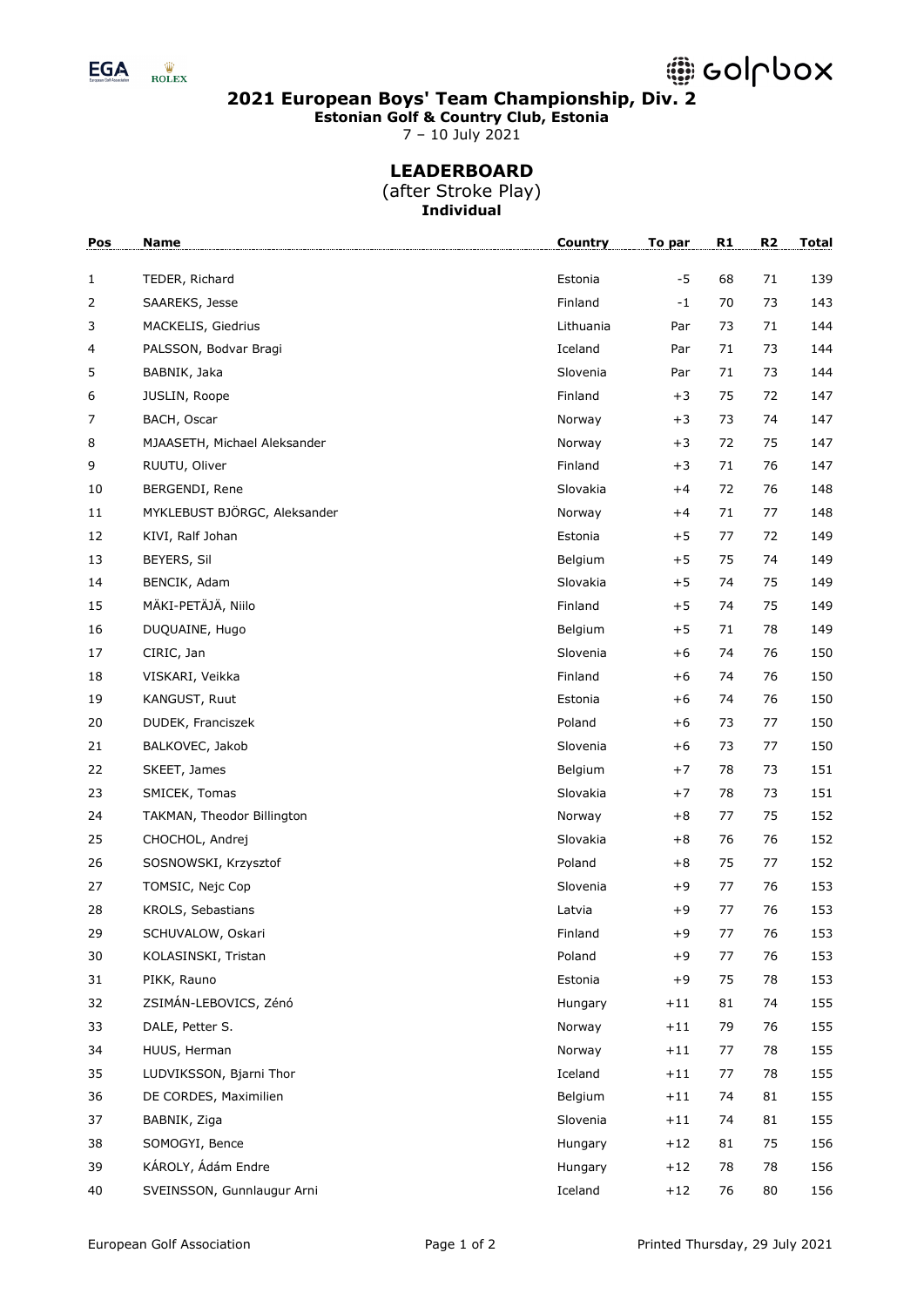

**Estonian Golf & Country Club, Estonia**

7 – 10 July 2021

# **LEADERBOARD**

(after Stroke Play) **Individual**

| Pos        | <b>Name</b>              | Country   | To par | $\mathbf{R1}$ | R2 | <b>Total</b> |
|------------|--------------------------|-----------|--------|---------------|----|--------------|
| 41         | KUDLAC, Matus            | Slovakia  | $+13$  | 79            | 78 | 157          |
| 42         | DESCOSTER, Brikke        | Belgium   | $+13$  | 77            | 80 | 157          |
| 43         | JANUSIEWICZ, Maciej      | Poland    | $+14$  | 77            | 81 | 158          |
| 44         | ANTOIN, Arnaud           | Belgium   | $+14$  | 76            | 82 | 158          |
| 45         | RAŽINSKAS, Deivydas      | Lithuania | $+16$  | 83            | 77 | 160          |
| 46         | OLAFSSON, Dagur Fannar   | Iceland   | $+16$  | 82            | 78 | 160          |
| 47         | GAVARS, Francis          | Latvia    | $+16$  | 81            | 79 | 160          |
| 48         | GOLOB, Max               | Slovenia  | $+16$  | 77            | 83 | 160          |
| 49         | BENKE, Ákos              | Hungary   | $+17$  | 84            | 77 | 161          |
| 50         | HAKONARSSON, Aron Ingi   | Iceland   | $+17$  | 81            | 80 | 161          |
| 51         | GAMBA, Patrik Fassero    | Poland    | $+19$  | 84            | 79 | 163          |
| 52         | ATARS, Mareks            | Latvia    | $+19$  | 81            | 82 | 163          |
| 53         | REMESIS, Karlis          | Latvia    | $+20$  | 86            | 78 | 164          |
| 54         | BRANCKI, Jan             | Poland    | $+20$  | 81            | 83 | 164          |
| 55         | UDODOV, Robin            | Estonia   | $+20$  | 80            | 84 | 164          |
| 56         | VIKTORSSON, Bjorn Viktor | Iceland   | $+21$  | 78            | 87 | 165          |
| 57         | MUNK, Tobias             | Slovakia  | $+22$  | 89            | 77 | 166          |
| 58         | KOVÁCS, Alex             | Hungary   | $+22$  | 89            | 77 | 166          |
| 59         | IVANČENKA, Valentas      | Lithuania | $+22$  | 80            | 86 | 166          |
| 60         | MAURINŠ, Nils Roberts    | Latvia    | $+28$  | 91            | 81 | 172          |
| 61         | MÄGI, Henry              | Estonia   | $+28$  | 90            | 82 | 172          |
| 62         | PRANEVIČIUS, Normanas    | Lithuania | $+38$  | 96            | 86 | 182          |
| 63         | FÜLÖP, Gergő             | Hungary   | $+41$  | 100           | 85 | 185          |
| 64         | PACAUSKAS, Kajus         | Lithuania | $+42$  | 98            | 88 | 186          |
| DQ         | VALIAUGA, Oskaras        | Lithuania | $+37$  | 98            |    | 98           |
| <b>RTD</b> | TRALMAKS, Valters        | Latvia    | $+27$  | 99            |    | 99           |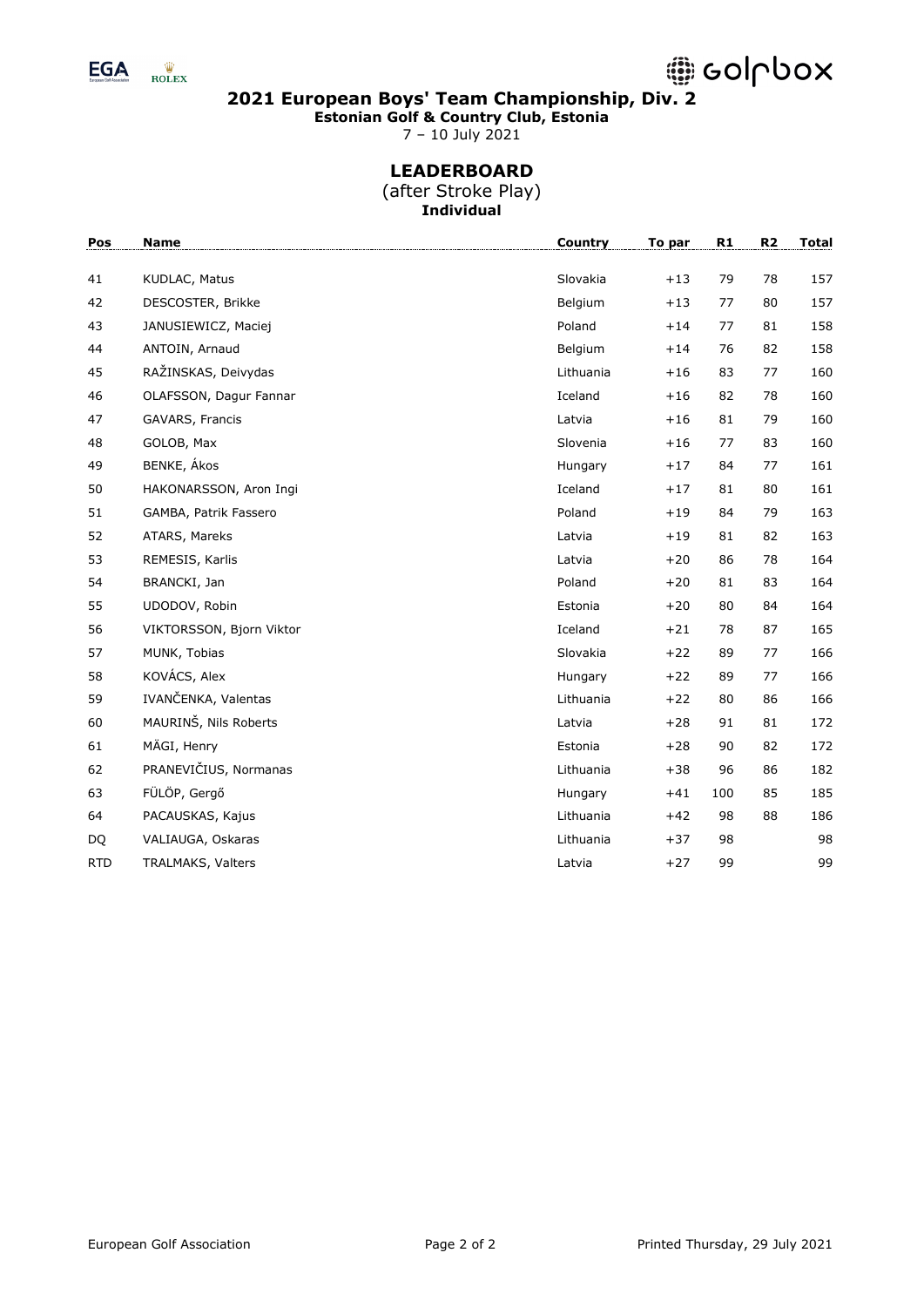

### **2021 European Boys' Team Championship, Div. 2 Estonian Golf & Country Club, Estonia**

7 – 10 July 2021

# **Flight A**



**Position 3-4**

| Estonia  |  |
|----------|--|
| Slovenia |  |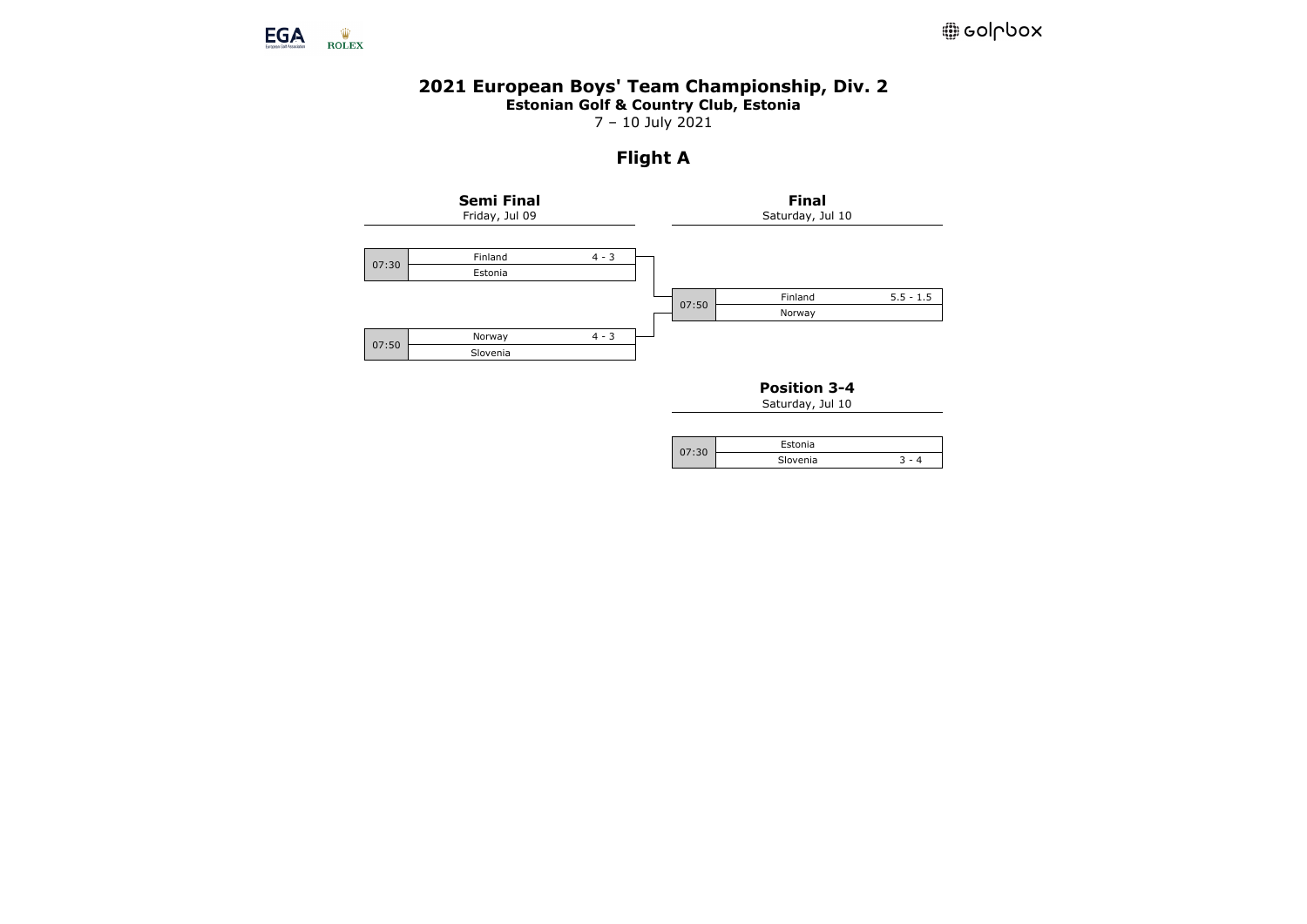

**Estonian Golf & Country Club, Estonia**

7 – 10 July 2021

# **MATCH RESULT**

# Flight A

#### **Semi Final**

#### Friday, Jul 09

| Finland                           |             |        |        |              | Estonia                      |
|-----------------------------------|-------------|--------|--------|--------------|------------------------------|
| Jesse Saareks / Niilo Mäki-Petäjä | $\Omega$    |        | 1 Hole | 1            | Richard Teder / Ruut Kangust |
| Roope Juslin / Oliver Ruutu       | $\mathbf 0$ |        | 3&2    | 1            | Ralf Johan Kivi / Rauno Pikk |
| Oskari Schuvalow                  | 1           | 281    |        | $\Omega$     | <b>Richard Teder</b>         |
| Veikka Viskari                    | 1           | 1 Hole |        | $\Omega$     | Ruut Kangust                 |
| Niilo Mäki-Petäjä                 | 1           | 4&3    |        | $\Omega$     | Rauno Pikk                   |
| Jesse Saareks                     | $\mathbf 0$ |        | 3&2    | $\mathbf{1}$ | Ralf Johan Kivi              |
| Oliver Ruutu                      |             | 6&5    |        | $\Omega$     | Henry Mägi                   |
|                                   | 4           |        |        | з            |                              |

# **Semi Final**

Friday, Jul 09

| Norway                                       |             |         |     |          | Slovenia                      |
|----------------------------------------------|-------------|---------|-----|----------|-------------------------------|
| Michael Aleksander Mjaaseth / Oscar Bach     | 1           | 3&2     |     | $\Omega$ | Jaka Babnik / Nejc Cop Tomsic |
| Herman Huus / Aleksander Myklebust<br>Björgc | 1           | 2 Holes |     | 0        | Jan Ciric / Jakob Balkovec    |
| Michael Aleksander Mjaaseth                  | 1           | 1 Hole  |     | 0        | Jan Ciric                     |
| Theodor Billington Takman                    | $\mathbf 0$ |         | 2&1 | 1        | Ziga Babnik                   |
| Oscar Bach                                   | $\Omega$    |         | 2&1 | 1        | Jaka Babnik                   |
| Petter S. Dale                               | $\mathbf 0$ |         | 5&4 | 1        | Nejc Cop Tomsic               |
| Aleksander Myklebust Björgc                  | 1           | 1 Hole  |     | $\Omega$ | Jakob Balkovec                |
|                                              | 4           |         |     | з        |                               |

Oskari Schuvalow / Oliver

| $\Omega$     | Jaka Babnik / Nejc Cop Tomsic |
|--------------|-------------------------------|
| $\Omega$     | Jan Ciric / Jakob Balkovec    |
| $\Omega$     | Jan Ciric                     |
| $\mathbf{1}$ | Ziga Babnik                   |
| $\mathbf{1}$ | Jaka Bahnik                   |
| $\mathbf{1}$ | Nejc Cop Tomsic               |
| 0            | Jakob Balkovec                |
| 3            |                               |
|              |                               |

# **Final**

Saturday, Jul 10

| Finland                        |               |         |                | Norway                                       |
|--------------------------------|---------------|---------|----------------|----------------------------------------------|
| skari Schuvalow / Oliver Ruutu | $\Omega$      | 6&5     | 1              | Michael Aleksander Miaaseth / Oscar Bach     |
| Jesse Saareks / Veikka Viskari | $\mathbf{1}$  | 2&1     | $\overline{0}$ | Herman Huus / Aleksander Myklebust<br>Biörac |
| Roope Juslin                   | $\mathbf{1}$  | 2 Holes | $\mathbf 0$    | Michael Aleksander Mjaaseth                  |
| Niilo Mäki-Petäjä              | $\mathbf{1}$  | 1 Hole  | $\mathbf 0$    | Oscar Bach                                   |
| Oskari Schuvalow               | $\frac{1}{2}$ | Halved  | $\frac{1}{2}$  | Aleksander Myklebust Björgc                  |
| Jesse Saareks                  | $\mathbf{1}$  | 1 Hole  | $\mathbf 0$    | Theodor Billington Takman                    |
| Veikka Viskari                 | $\mathbf{1}$  | 1 Hole  | $\mathbf 0$    | Petter S. Dale                               |
|                                | 5.5           |         | 1.5            |                                              |

# **Position 3-4**

| Estonia                      |              |         |        |          | Slovenia                      |
|------------------------------|--------------|---------|--------|----------|-------------------------------|
| Richard Teder / Ruut Kangust | 1            | 5&3     |        | $\Omega$ | Jaka Babnik / Max Golob       |
| Ralf Johan Kivi / Rauno Pikk | $\Omega$     |         | 1 Hole | 1        | Ziga Babnik / Nejc Cop Tomsic |
| Ruut Kangust                 | 0            |         | 3&2    | 1        | Jan Ciric                     |
| Rauno Pikk                   | $\mathbf 0$  |         | 1 Hole | 1        | Jakob Balkovec                |
| Richard Teder                | 1            | 2 Holes |        | $\Omega$ | Ziga Babnik                   |
| Ralf Johan Kivi              | $\mathbf{1}$ | 4&2     |        | $\Omega$ | Nejc Cop Tomsic               |
| Robin Udodov                 | 0            |         | 5&4    |          | Max Golob                     |
|                              | з            |         |        | 4        |                               |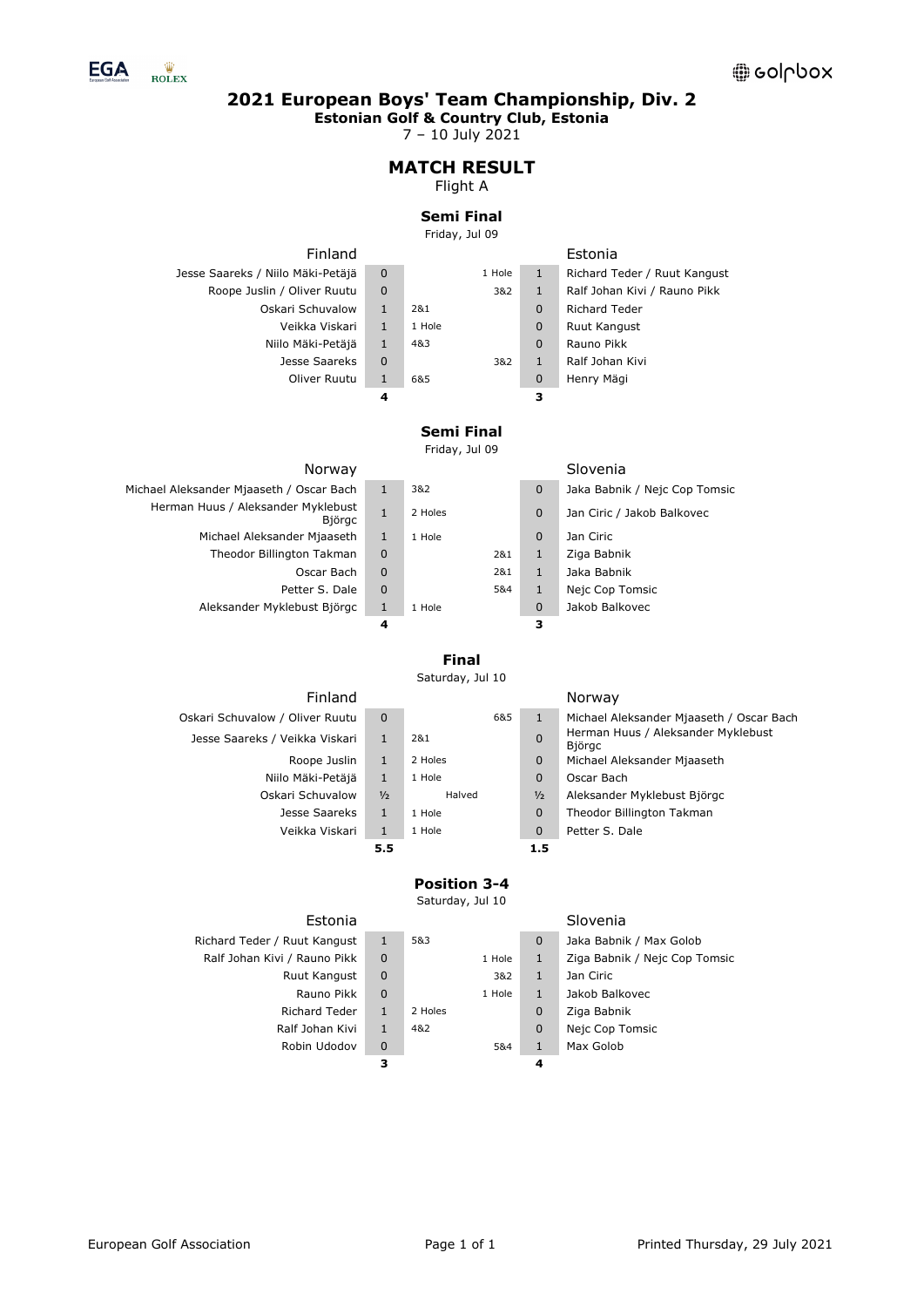

# **2021 European Boys' Team Championship, Div. 2 Estonian Golf & Country Club, Estonia**

7 – 10 July 2021

# **Flight B**



**Position 3-4**

| <b>00.20</b> | Poland  |  |
|--------------|---------|--|
|              | Belgium |  |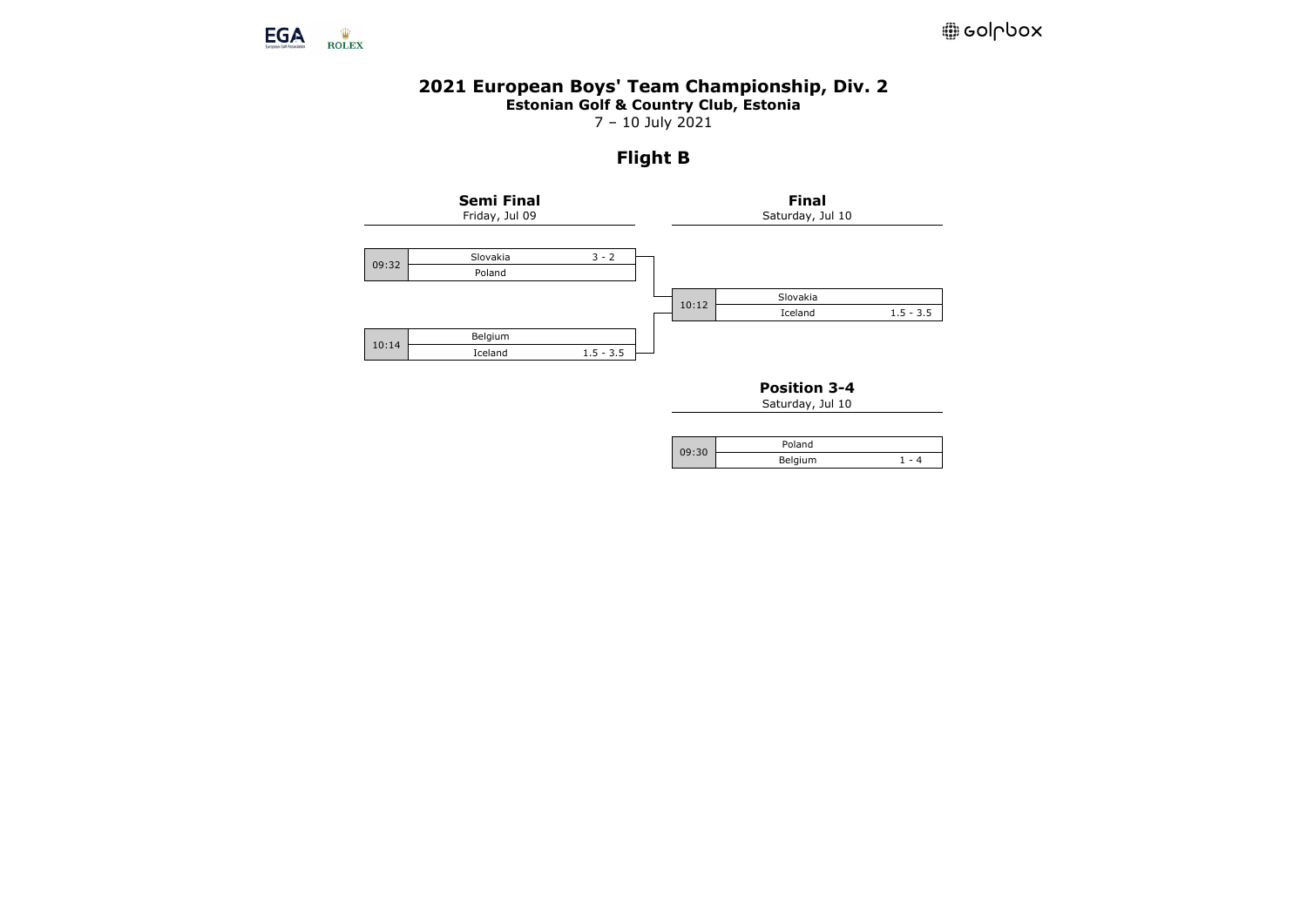

**Estonian Golf & Country Club, Estonia**

7 – 10 July 2021

#### **MATCH RESULT** Flight B

# **Semi Final**

Friday, Jul 09

Slovakia Poland Matus Kudlac / Tobias Munk 0 1 1 Hole 1 Jan Brancki / Patrik Fassero Gamba Adam Bencik 1 3&2 0 Tristan Kolasinski Andrej Chochol 1 6&5 0 Krzysztof Sosnowski Rene Bergendi 1 3&1 0 Maciej Janusiewicz Tomas Smicek 0 1 Hole 1 Franciszek Dudek **3 2**

# **Semi Final**

Friday, Jul 09

| <b>Belgium</b>                          |               |        |               | Iceland                                                |
|-----------------------------------------|---------------|--------|---------------|--------------------------------------------------------|
| Maximilien De Cordes / Brikke Descoster |               | 3&1    | $\Omega$      | Bjorn Viktor Viktorsson / Gunnlaugur Arni<br>Sveinsson |
| James Skeet                             | $\Omega$      | 19th   | 1             | Aron Ingi Hakonarsson                                  |
| Hugo Duguaine                           | $\mathbf 0$   | 4&3    | $\mathbf{1}$  | Bodvar Bragi Palsson                                   |
| Arnaud Antoin                           | $\frac{1}{2}$ | Halved | $\frac{1}{2}$ | Bjarni Thor Ludviksson                                 |
| Sil Beyers                              | $\mathbf 0$   | 7&6    | 1             | Dagur Fannar Olafsson                                  |
|                                         | 1.5           |        | 3.5           |                                                        |

# **Final**

Saturday, Jul 10

|   |                                |     |               | <b>Bjorn Vikt</b>                     |
|---|--------------------------------|-----|---------------|---------------------------------------|
|   |                                |     |               | Bodvar Br                             |
|   |                                |     |               |                                       |
|   |                                |     |               | Aron Ingi                             |
| 0 |                                | 4&3 | $\mathbf{1}$  | Gunnlaug                              |
| 0 |                                | 3&2 | $\mathbf{1}$  | Bjarni Tho<br>Olafsson                |
|   |                                |     |               | Iceland                               |
|   | 1<br>0<br>$\frac{1}{2}$<br>1.5 | 7&6 | 5&4<br>Halved | $\Omega$<br>1<br>$\frac{1}{2}$<br>3.5 |

| Bjarni Thor Ludviksson / Dagur Fannar<br>Olafsson |
|---------------------------------------------------|
| Gunnlaugur Arni Sveinsson                         |
| Aron Ingi Hakonarsson                             |
| Bodvar Bragi Palsson                              |
| Bjorn Viktor Viktorsson                           |
|                                                   |

# **Position 3-4**

Saturday, Jul 10

|             |        |             | <b>Belgium</b>                          |
|-------------|--------|-------------|-----------------------------------------|
| 0           | 1 Hole | 1           | Maximilien De Cordes / Brikke Descoster |
| $\mathbf 0$ | 2&1    | 1           | James Skeet                             |
| $\mathbf 0$ | 4&2    | 1           | Hugo Duguaine                           |
| $\mathbf 0$ | 3&2    | 1           | Arnaud Antoin                           |
| 1           | W/O    | $\mathbf 0$ | Sil Beyers                              |
|             |        | 4           |                                         |

# Tobias Munk / Tomas Smicek 0 1 882 1

Patrik Fassero Gamba

Maciej Janusiewicz / Krzysztof Sosnowski

Poland

Jan Brancki Tristan Kolasinski Franciszek Dudek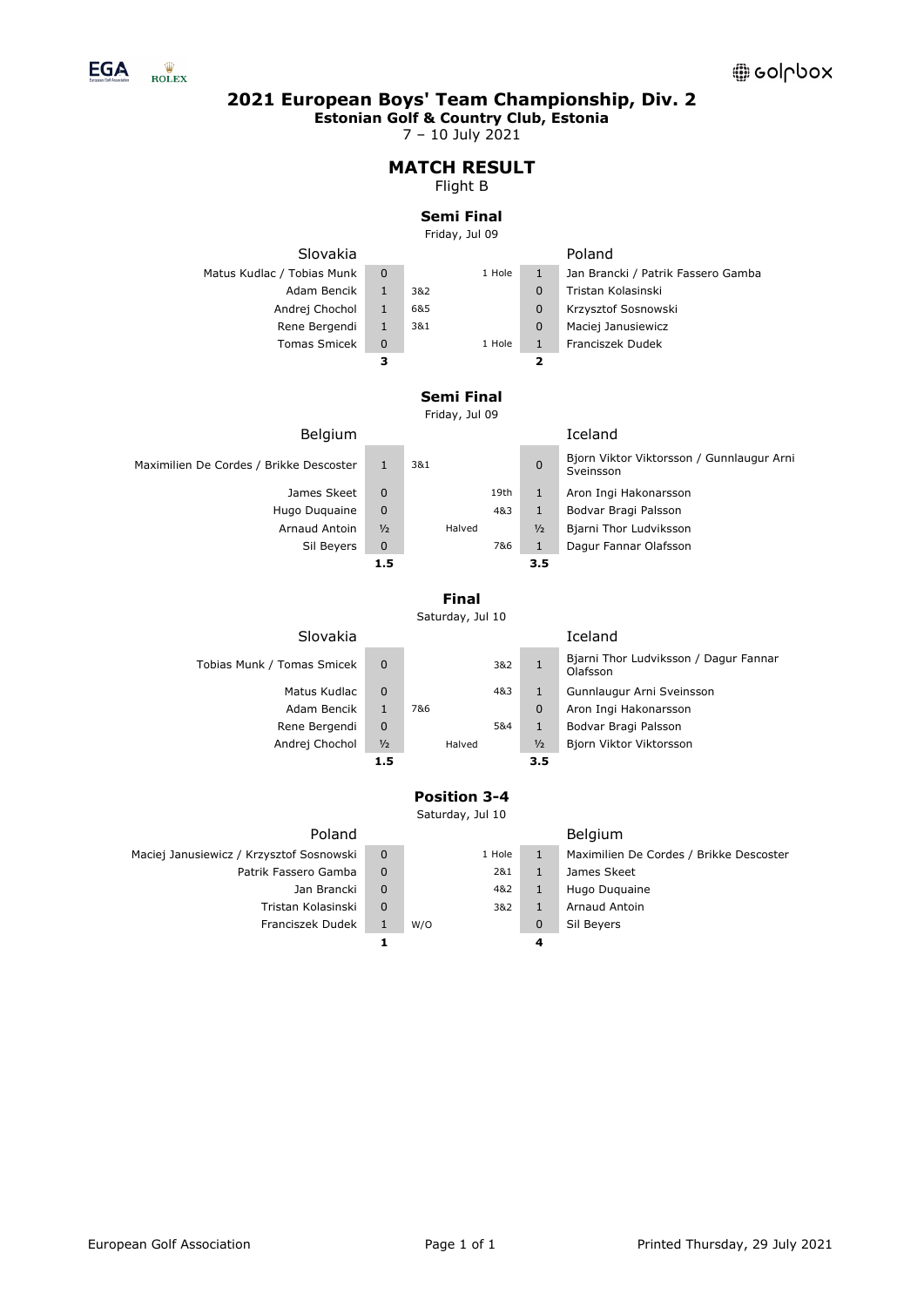

## **2021 European Boys' Team Championship, Div. 2 Estonian Golf & Country Club, Estonia**

7 – 10 July 2021

# **Flight C**